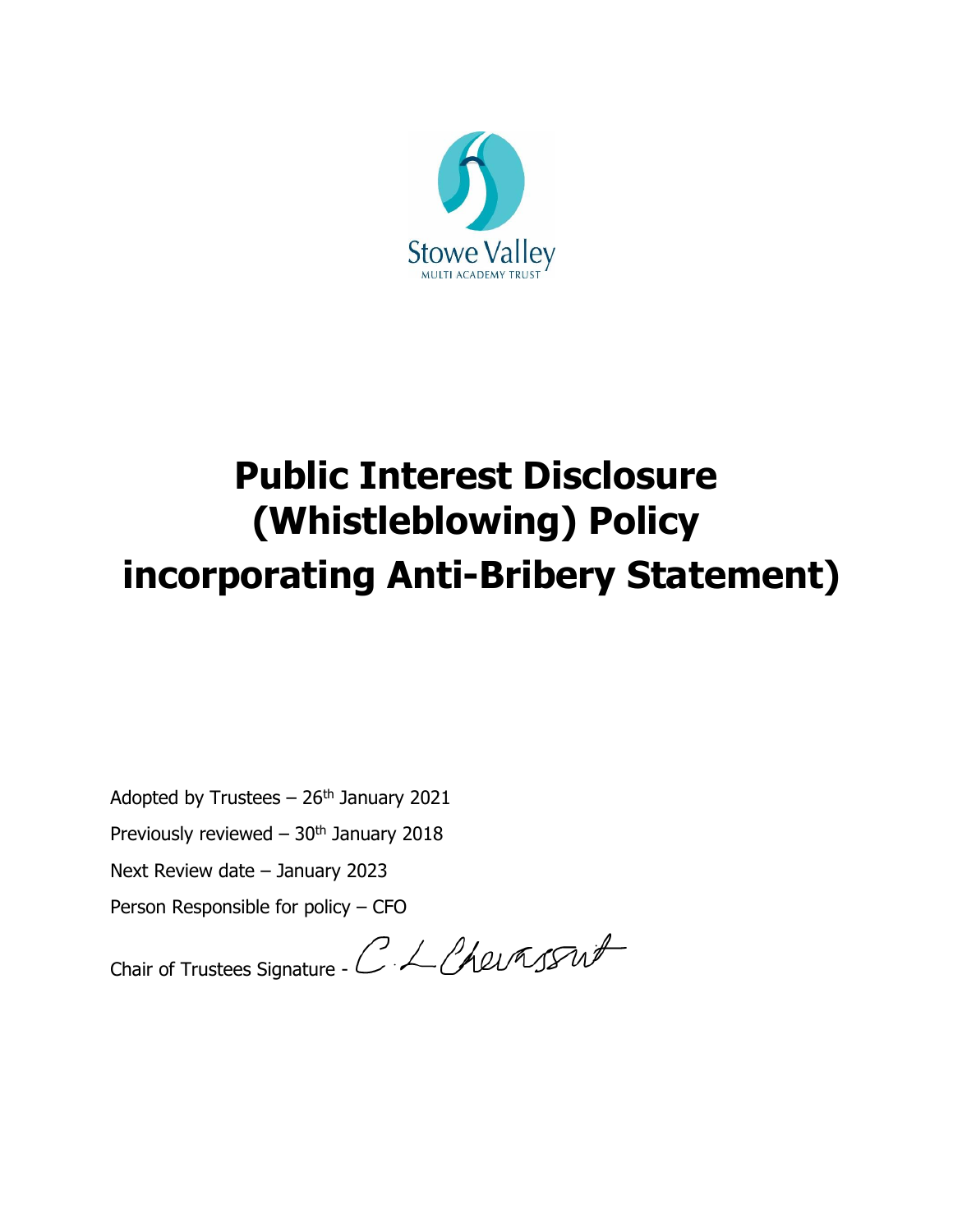# **Contents**

Public Interest Disclosure (Whistleblowing) Policy (incorporating Anti-Bribery Statement)

- 1. Introduction
- 2. Definitions
- 3. Related Policies, Procedures and Documents
- 4. Rationale
- 5. Core Principles
- 6. Equality Analysis
- 7. Every Child Matters Commitment
- 8. Implementation, Monitoring and Review

Appendices

- 1. Confidential Reporting Procedures
- 2. Confidential Reporting Procedure Flowchart
- 3. Model Whistleblowing Form
- 4. Anti-Bribery Statement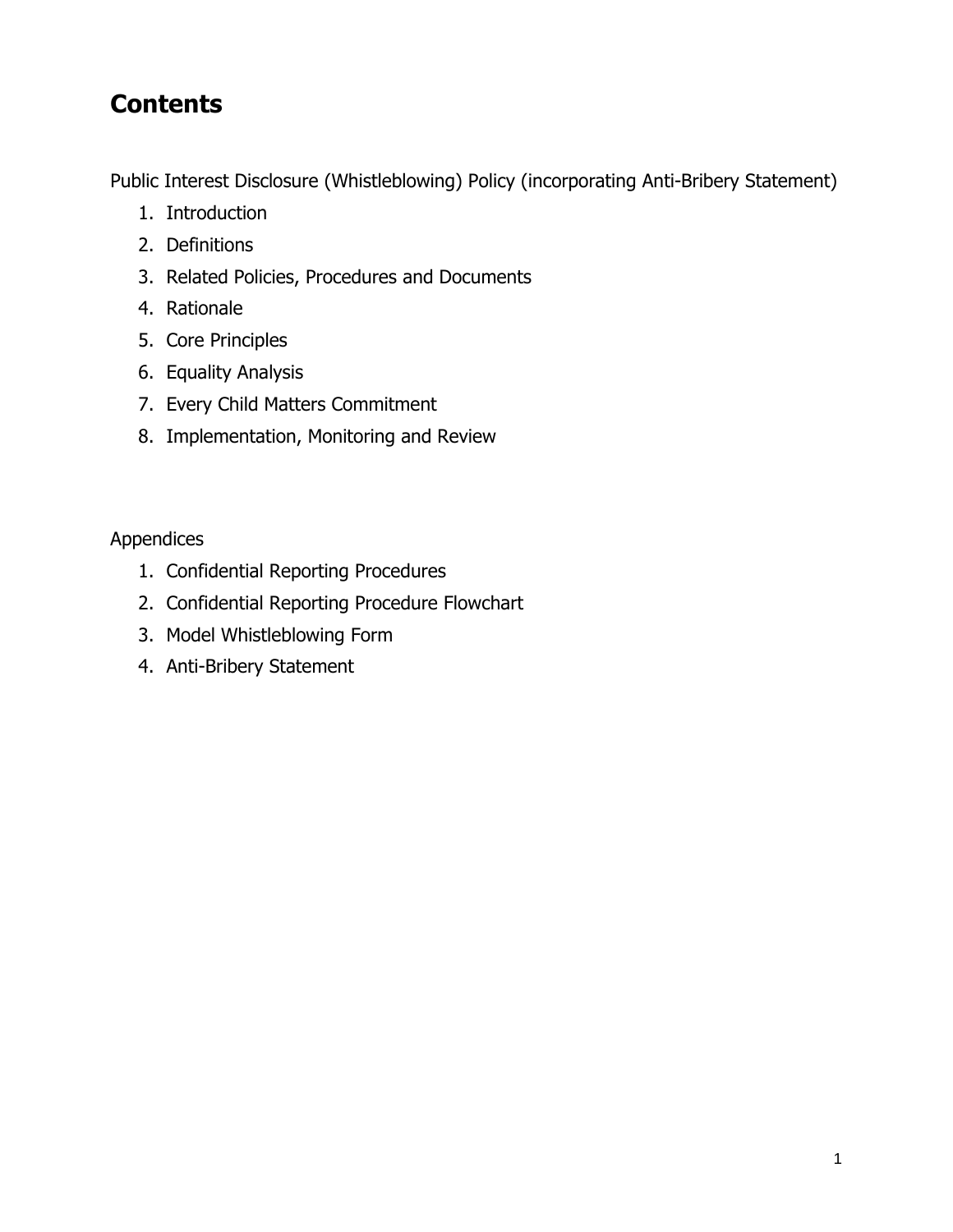#### **Public Interest Disclosure (Whistleblowing) Policy (incorporating Anti-Bribery Statement)**

# **1. Introduction**

- 1.1 It is important that any alleged fraud, misconduct or wrongdoing by employees is reported and properly dealt with. All staff are encouraged to raise any genuine concerns that they may have about a risk, malpractice or wrongdoing at work which may affect students, the public and staff at the earliest reasonable opportunity.
- 1.2 The aim of this Policy is to:
	- i. provide an opportunity for employees to raise genuine concerns internally and receive feedback on any action taken including indicating how the matter can be taken further if there is dissatisfaction with the Trust Board/Local Governing Body (LGB) response;
	- ii. reassure those reporting concerns that they will be protected from reprisals or victimisation for confidential reporting (see Appendix 1, paragraph 7.2 for a further explanation of the meaning of confidential);
	- iii. put in place relevant support measures for individuals using the reporting procedures.
- 1.3 The objective of this Policy is the facilitation of this aim. By providing suitable arrangements and undertakings, individuals will feel confident that raising a concern is the right decision and that they will not experience any victimisation as a result of making a disclosure. This Policy therefore sets out the way in which individuals may raise any concerns that they have and how those concerns will be investigated and dealt with in a timely and effective manner.
- 1.4 This Policy contains an anti-bribery statement at Appendix 4. Employees and associated persons (as defined in the statement) are expected to report any concerns regarding suspected bribery in accordance with the schools' whistleblowing procedures contained in Appendix 4 of this Policy.

#### **2. Definitions**

- 2.1 'Employee' means any person who has entered into and works under a contract of employment undertaking to do or perform personally any work or service for the Trust, other than a person who is genuinely self-employed;
- 2.2 Worker" means any person who can be defined as an employee or who may be under a contractual obligation to a third party to undertake work or service for the Trust.
- 2.3 'Detrimental treatment' includes being disadvantaged, unfairly penalised, disciplined or subjected to any other detriment (including termination of the worker's contract, where he or she is not an employee). A worker has the right not to be subjected to any detriment by his or her employer done on the ground that he or she has made a protected disclosure. In addition, whistle blowers are protected from suffering a detriment, bullying or harassment from another worker;
- 2.4 'Protected disclosure' means the same as a 'qualifying disclosure';
- 2.5 'Qualifying disclosure' means a disclosure which is made in the public interest by a worker who has a reasonable belief that:
	- i. a criminal offence;
	- ii. a miscarriage of justice;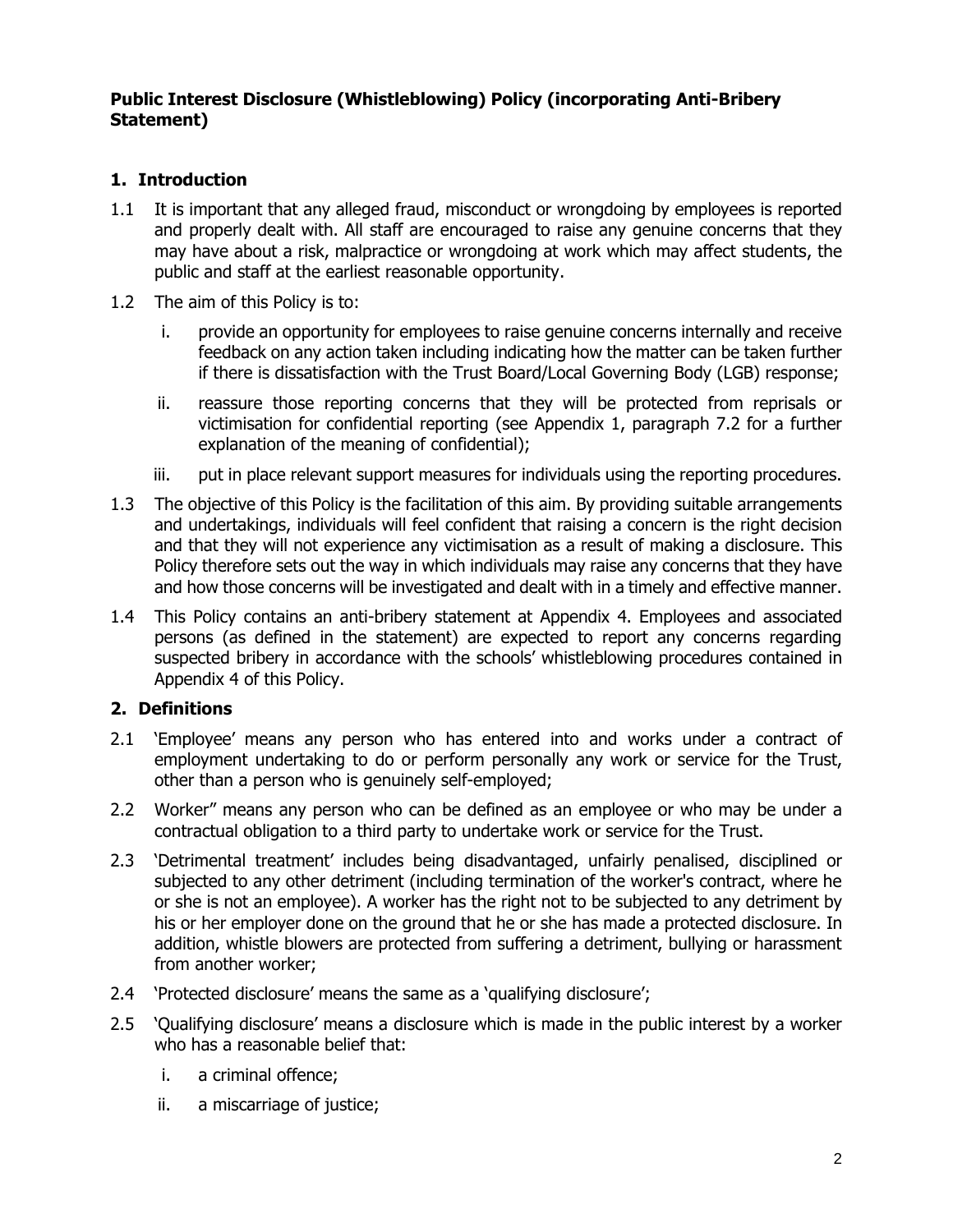- iii. an act creating risk to health and safety;
- iv. an act causing damage to the environment;
- v. a breach of any other legal obligation; or
- vi. concealment of any of the above;

is being, has been, or is likely to be, committed.

2.6 'Whistleblowing' means the making of a protected disclosure which in the reasonable belief of the worker tends to show the type of conduct set out at 6.10 below. The Trust's preference is for such matters to be raised confidentially within the school in accordance with the provisions of this Policy. Such conduct will also include any illegal, immoral, irregular, dangerous or unethical activity under their employer's control. This can cover a broad range of matters, including mismanagement, bribery, fraud and health and safety failures.

#### **3. Related Policies and Documents**

- Financial Regulations;
- Data Protection Policy;
- Privacy Notices
- Staff Disciplinary Policy;
- Staff Grievance Policy;
- Safeguarding Policy;
- Capability Policy (Teacher and Support staff versions);
- Teacher Appraisal Policy;
- Staff Behaviour (Code of Conduct) Policy
- Harassment and Bullying Policy
- Other policies and documents may be identified from time to time as circumstances change and may be added to this list.

# **4. Rationale**

- 4.1 The Trust is committed to the highest possible standards of openness, probity and accountability and to tackling wrongdoing. In line with that commitment the Trust encourages all of its employees/workers with serious concerns about any aspect of the Trust/Individual Academy work to use the Policy to raise those concerns which will be given due consideration and dealt with in an appropriate manner as provided by the legislation in this area and this Policy.
- 4.2 Whistleblowing is important as it encourages openness, transparency and public integrity. It is also important in respect of safeguarding health and safety and protecting against bribery and corruption.
- 4.3 Implementing good practice in the context of whistleblowing will help the Trust to comply with the legislation by protecting employees from dismissal and detriment short of dismissal for making a protected disclosure.
- 4.4 Whistleblowing is also critical to quality control, risk management and good governance. It can benefit the Trust by the provision of information about problems within the organisation. Employees are often in the best position to know about malpractice within an organisation.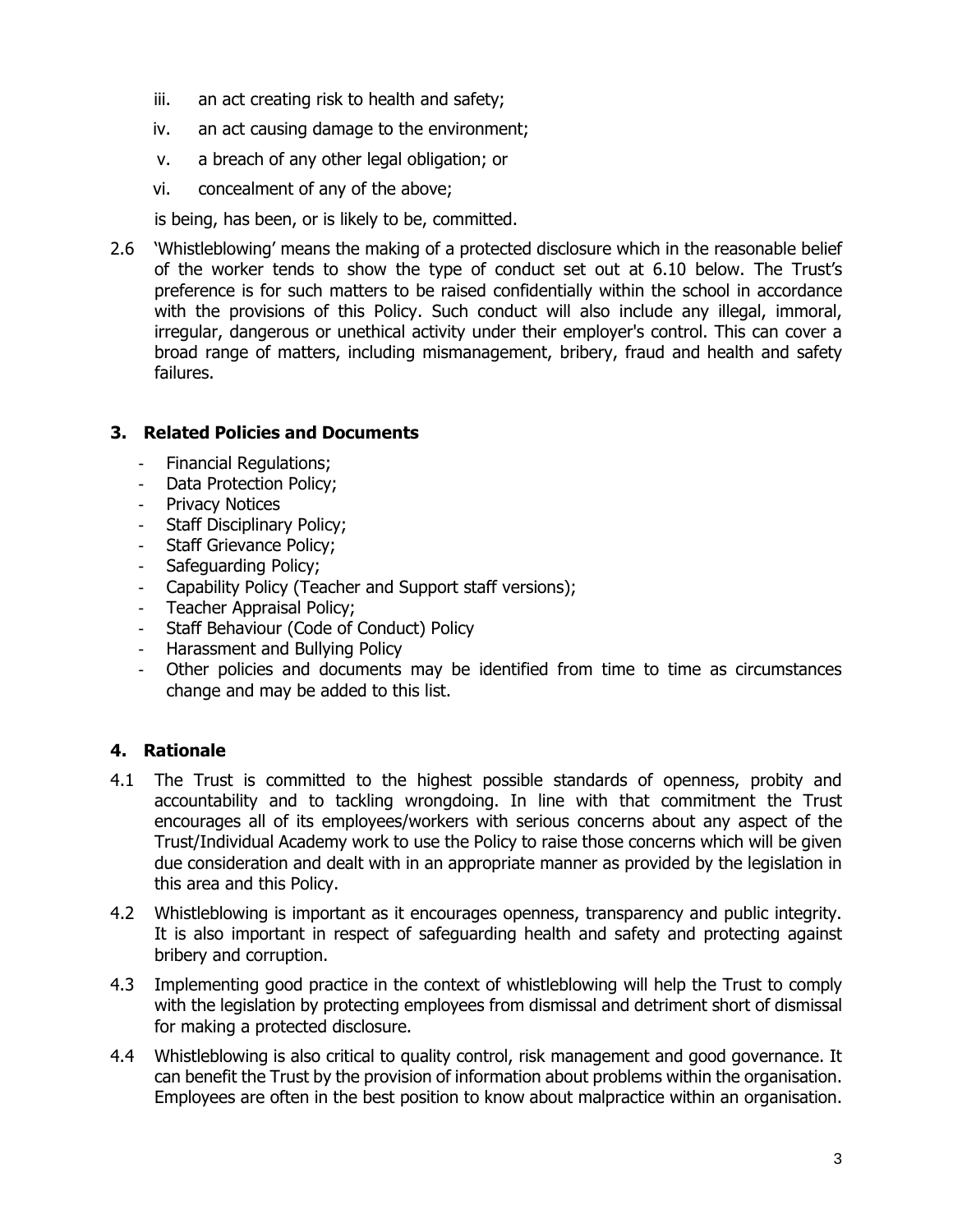- 4.5 Good practice can encourage employees to make a report about wrongdoing to their employer rather than to a third party. Where an individual makes an internal disclosure, this gives the employer the chance to deal with the matter before it escalates, thereby helping to avoid an embarrassing external disclosure.
- 4.6 Having effective arrangements for reporting concerns about wrongdoing is therefore likely to encourage the supply of information about organisational problems, deter external disclosures and help the Trust to demonstrate that it has adequate procedures in place should it be investigated for bribery.

## **5. Scope of the Policy**

- 5.1 This Policy has been adopted by the Trust and applies to all employees of the organisation. Other individuals performing functions in relation to the organisation, such as agency workers and contractors, are encouraged to use it.
- 5.2 It is not necessary for an employee or individual to have proof that such an alleged act is being, has been, or is likely to be, committed, a reasonable belief is sufficient. An employee has no responsibility for investigating the matter it is the responsibility of the LGB to ensure that an investigation takes place.
- 5.3 An employee who makes a protected disclosure has the right not to be dismissed or to be subjected to any other detriment or victimised, because he/she has made a disclosure.
- 5.4 The Trust encourages employees to raise their concerns using the procedures set out in this Policy in the first instance. If an employee is not sure whether or not to raise a concern, he/she should discuss the issue with his/her immediate line manager.
- 5.5 This Policy should not be used to raise issues relating to employment terms and conditions. The Trust has procedures in place by which grievances relating to employment can be lodged or a complaint may be made under the bullying and harassment procedures. Equally, there are also complaints and disciplinary policies in place. Employees should be aware that if they decide to raise a concern related to their own employment at an Employment Tribunal, they will be required to raise this as a grievance with their employer in the first instance and internal procedures should be exhausted in advance of an application to an Employment Tribunal being made.

#### **6. Core Principles**

- 6.1 Everyone should be aware of the importance of preventing and eliminating wrongdoing at work. Employees should be watchful for illegal or unethical conduct and report anything of that nature that they become aware of.
- 6.2 Any matter raised under the procedures contained within this Policy will be investigated thoroughly, promptly and confidentially and the outcome of the investigation reported back to the employee who raised the issue.
- 6.3 No employee will be victimised for raising a matter under this procedure. This means that the continued employment and opportunities for future promotion or training of the employer will not be prejudiced because he/she has raised a legitimate concern.
- 6.4 Victimisation of an employee for raising a qualified disclosure will be a disciplinary offence.
- 6.5 Maliciously making a false allegation will be a disciplinary offence i.e. unfounded allegations where there is no supporting proof and no evidence that shows that the matter actually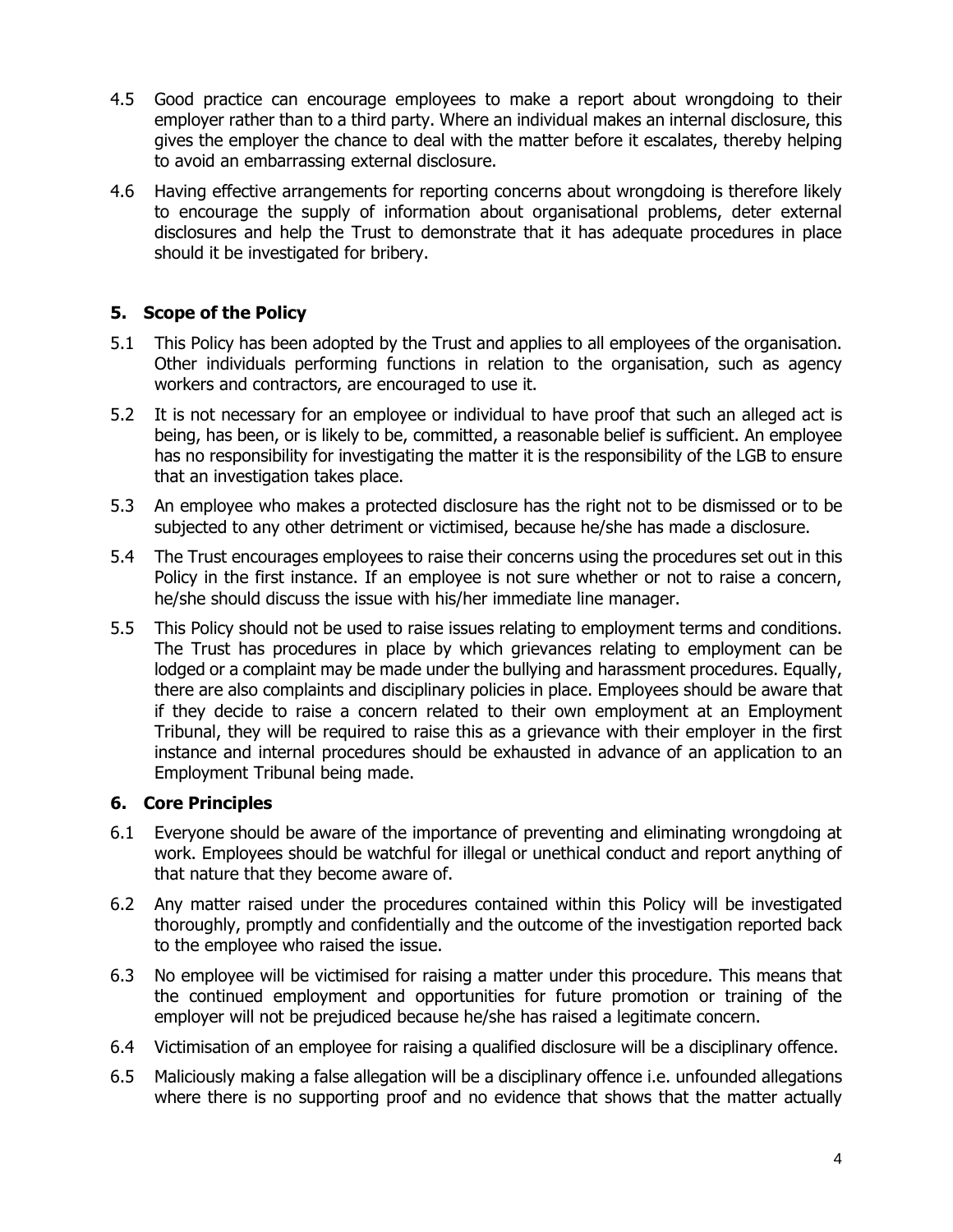occurred and that it was made in a way which is motivated by wrongful, vicious, or mischievous purposes.

- 6.6 An instruction to cover up wrongdoing is itself a disciplinary offence. If told not to raise or pursue any concern, even by a person in authority such as a manager, an employee should not agree to remain silent.
- 6.7 If misconduct is discovered as a result of any investigation under the procedures contained within this Policy, schools' disciplinary procedure will be used, in addition to any appropriate external measures.
- 6.8 The confidential reporting procedure is intended primarily to cover concerns that fall outside the scope of other procedures and in some instances to provide a clear and speedy route for investigation of issues that may inform the disciplinary procedure.
- 6.9 Any employee who makes an allegation that turns out to be unfounded will not be penalised for being genuinely mistaken; if, however, the allegation is proven to have been made with malicious intent, as defined above in 6.5, then it should be understood that this is a disciplinary offence.
- 6.10 Particular instances of misconduct or wrongdoing may relate to:
	- i. any unlawful act, whether criminal or a breach of civil law;
	- ii. maladministration, as defined by the Local Government Ombudsman;
	- iii. breach of any statutory Code of Practice;
	- iv. breach of, or failure to implement or comply with the Financial Regulations or Standing Orders;
	- v. breach of contract;
	- vi. any failure to comply with appropriate professional standards;
	- vii. fraud, corruption, dishonesty or the abuse of public funds;
	- viii. actions which are likely to cause physical danger to any person, or to give rise to a risk of significant damage to property;
	- ix. sexual or physical abuse of pupils or members of staff;
	- x. loss of income to the school;
	- xi. abuse of power, or the use of the school powers and authority for any unauthorised or ulterior purpose;
	- xii. discrimination in employment or in the provision of education;
	- xiii. any other matter which cannot be raised under any other procedure;
	- xiv. an attempt to cover up any of the above.
- 6.11 The above list is not exhaustive and further advice can be taken from Public Concern at Work, (see Appendix 1 paragraph 7.5) if an employee is unclear as to whether the use of this Policy is appropriate to their particular circumstances.
- 6.12 Where an employee wishes to make a disclosure about possible misconduct by a colleague, Manager or Headteacher, or about a health and safety issue, they should follow the procedures laid down in Appendix 1 to this Policy.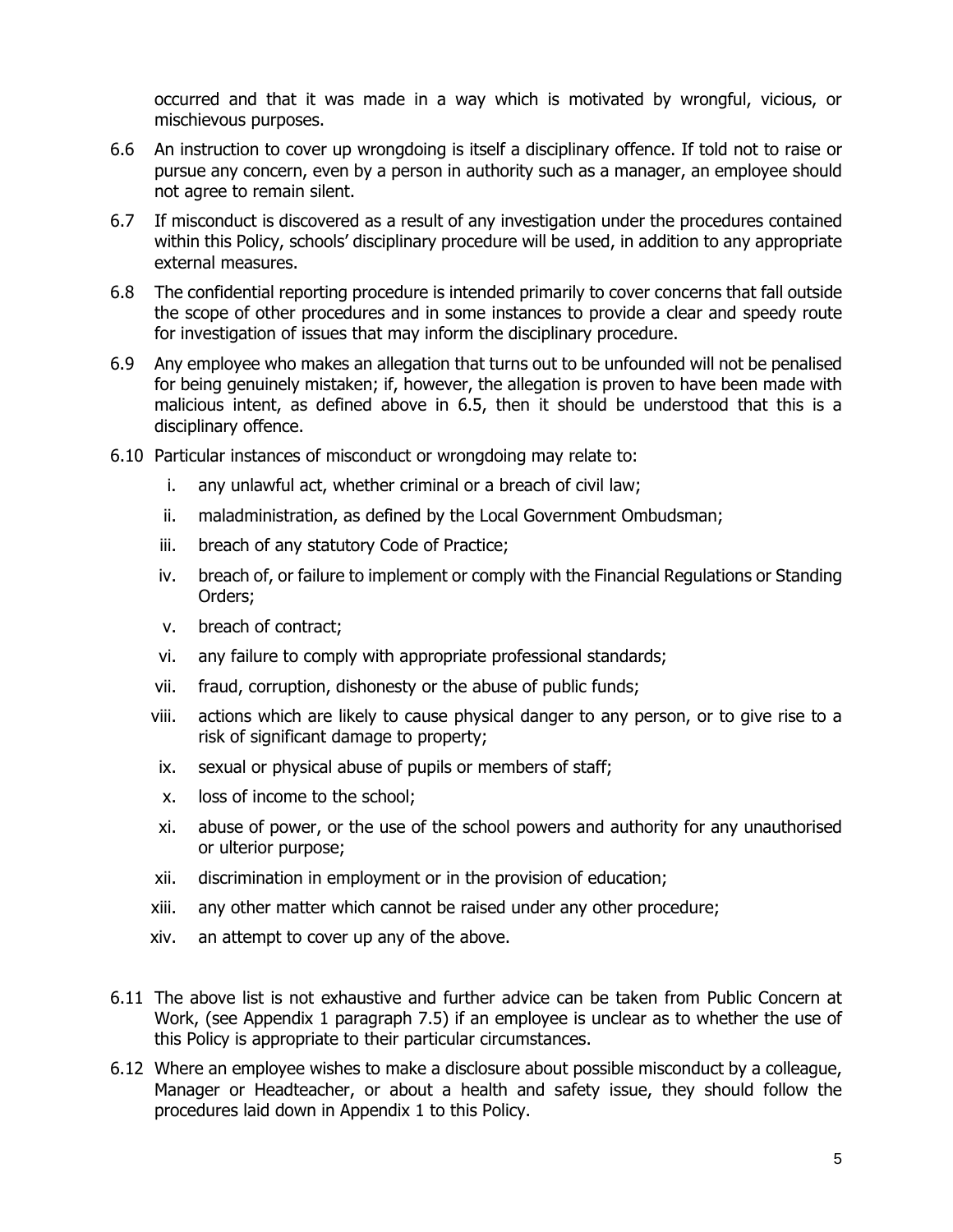6.13 Where an employee wishes to make an allegation about safeguarding issues concerning a child, young person or vulnerable adult, they should follow the procedures laid down in the Safeguarding Policy.

# **7. Equality Analysis**

- 7.1 By virtue of the provisions of the Equality Act 2010, the Trust has a duty to have due regard to the need to:
	- i. eliminate unlawful discrimination, harassment and victimisation and other prohibited conduct;
	- ii. advance equality of opportunity between people of different groups;
	- iii. foster good relations between people from different groups.
- 7.2 In implementing this Policy and associated procedures, the Trust will actively take these aims into account as part of its decision making process and will demonstrate how this has been undertaken.
- 7.3 Where necessary a full equality impact assessment will be undertaken.

#### **8. Improving the well-being of Children**

- 8.1 In implementing this Policy the Trust will ensure that it fulfils the requirements of the Children Act 2004 to improve the well-being of children. The Trust aims to ensure that all its pupils, whatever their background or their circumstances, have the support they need to:
	- i. be healthy;
	- ii. stay safe;
	- iii. enjoy and achieve;
	- iv. make a positive contribution;
	- v. achieve economic well-being.

#### **9. Implementation, Monitoring and Review**

- 9.1 The Local Governing Body and Headteacher have responsibility for this Policy and for ensuring that:
	- i. appropriate procedures are in place and are implemented;
	- ii. any concerns and any action taken are reported to the LGB Chair of Governors; and
	- iii. all school employees are aware of their rights and duties under the Public Interest Disclosure Act.
- 9.2 The Local Governing Body has overall responsibility for this Policy and for monitoring and evaluating its implementation and impact.
- 9.3 The LGB Chair of Governors will report to the Local Governing Body at the first meeting of the Committee of each academic year whether any disclosures were made under the procedures appended to this report during the previous year.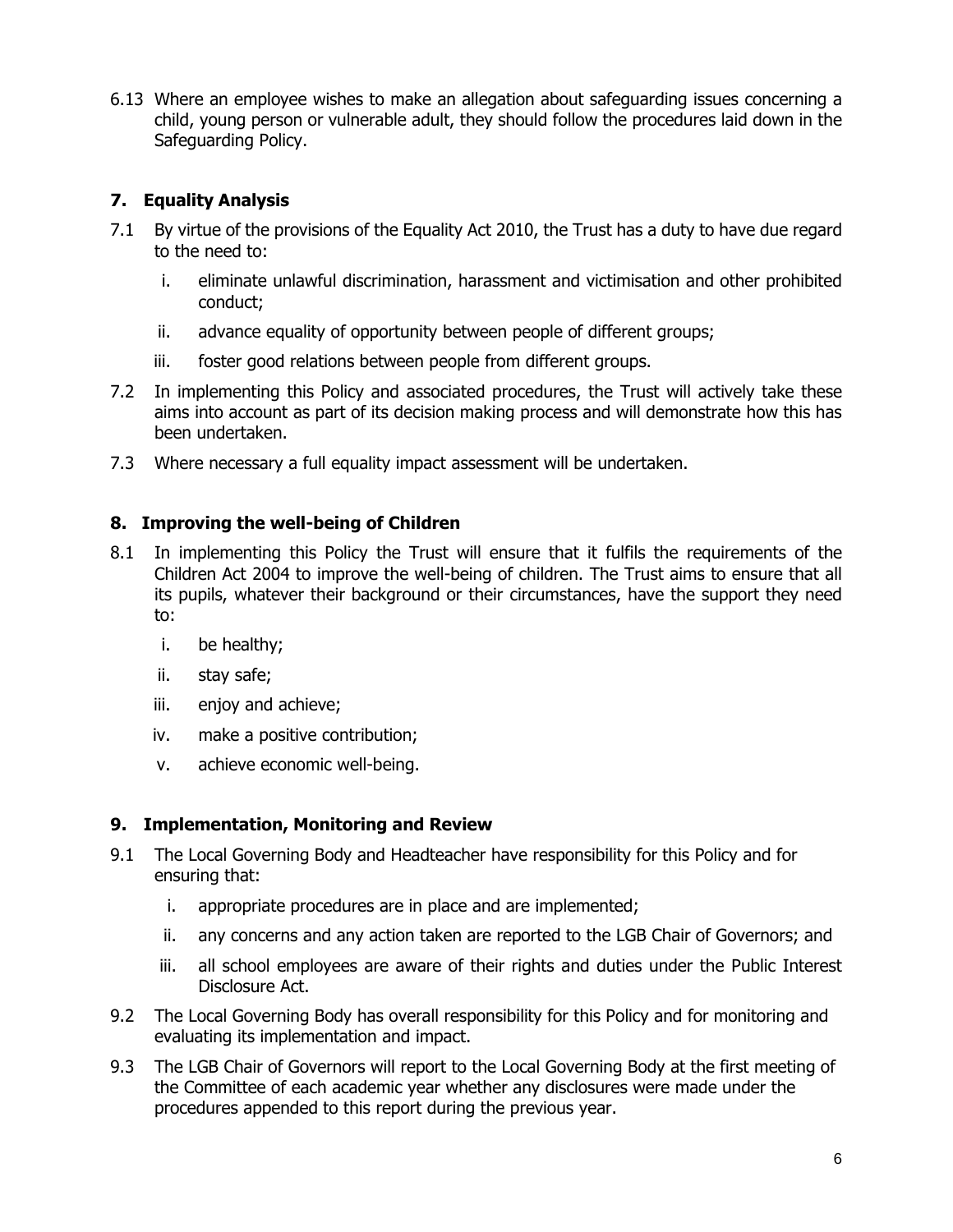- 9.4 At the end of an investigation, the LGB Chair of Governors will, as far as is possible and with due regard to third party rights, inform the employee making the allegation of the outcome. If the decision is that no action be taken, the reasons for this decision will be made known to the employee making the allegation.
- 9.5 This Policy will be reviewed every two years and updated, as applicable, to ensure that it remains appropriate in the light of any relevant changes to the law, organisational policies or contractual obligations.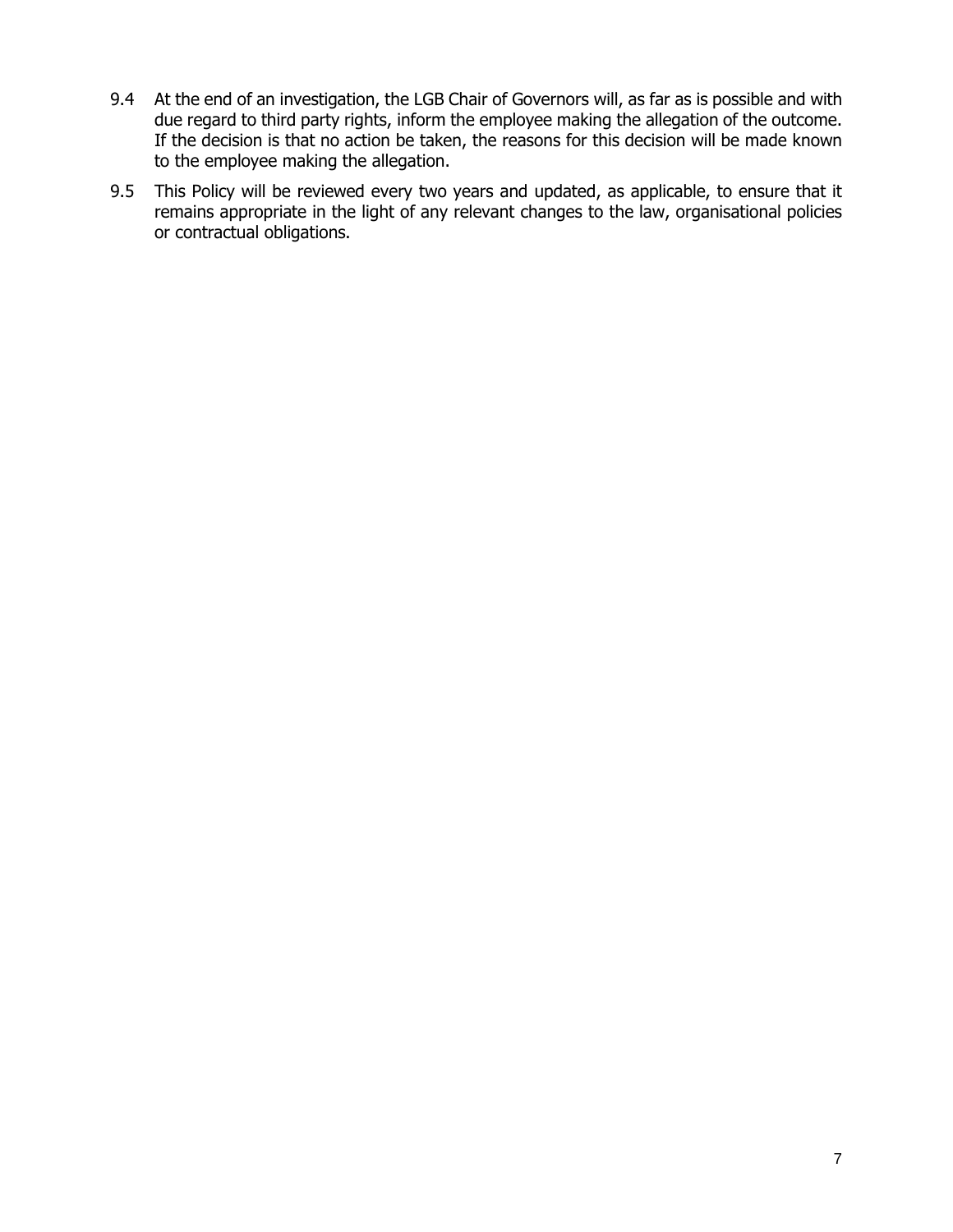## **Confidential Reporting Procedures**

#### **1. Disclosure**

- 1.1 Any employee knowing or suspecting that another employee, a contractor or any other person connected with the school is responsible for malpractice or misconduct as outlined in paragraphs 6.10. 6.12 and 6.14 of this Policy, must use the procedures set out in this appendix.
- 1.2 Under no circumstances should an employee suspecting malpractice or misconduct inappropriately make the matter public; such an action may itself be considered to be misconduct and expose the employee concerned to disciplinary action.
- 1.3 The preferred procedure to be followed is to contact the immediate line manager, Headteacher or LGB Chair, possibly via another member of staff or their trade union representative and arrange a meeting. The Model Whistleblowing Form (Appendix 3) Model Whistleblowing Form may be used.
- 1.4 If the allegation concerns the Headteacher, the employee should contact the Chief Executive Officer or the LGB Chair of Governors.
- 1.5 If the allegation concerns the Chief Executive of the Trust, the employee should contact the Chair of Trustees.
- 1.6 Different procedures cover allegations of abuse of children, young people and vulnerable adults and should be used in such cases, including initially reporting all such allegations to the Local Authority Designated Officer (LADO).
- 1.7 All communications between the employee making the allegation and the Academy on the subject of the allegation will be to the employee's home address, unless otherwise agreed with the employee.
- 1.8 Model Whistleblowing Form:
	- i. The legislation protecting individuals who make a protected disclosure applies not only to employees but also to any person who undertakes to do or perform personally (or otherwise) any work or service for the employer, regardless of the nature of the contractual relationship between them.
	- ii. While there is no set method through which an employee must make a protected disclosure, it is good practice to provide a form for him or her to set out the disclosure. This allows the school to identify an issue as a formal public interest disclosure before invoking its whistleblowing procedure.
	- iii. The form also has the advantage of prompting an employee to provide details of his or her concerns, such as examples of the dates and times of when the wrongdoing is alleged to have taken place, and what action the employee would like to see taken. The form may also prompt the employee to think about whether or not the issue is serious enough to warrant invoking the whistleblowing procedure in the first place and allow the school to distinguish between a genuine public interest disclosure and a personal grievance that would be better dealt with under its grievance procedure.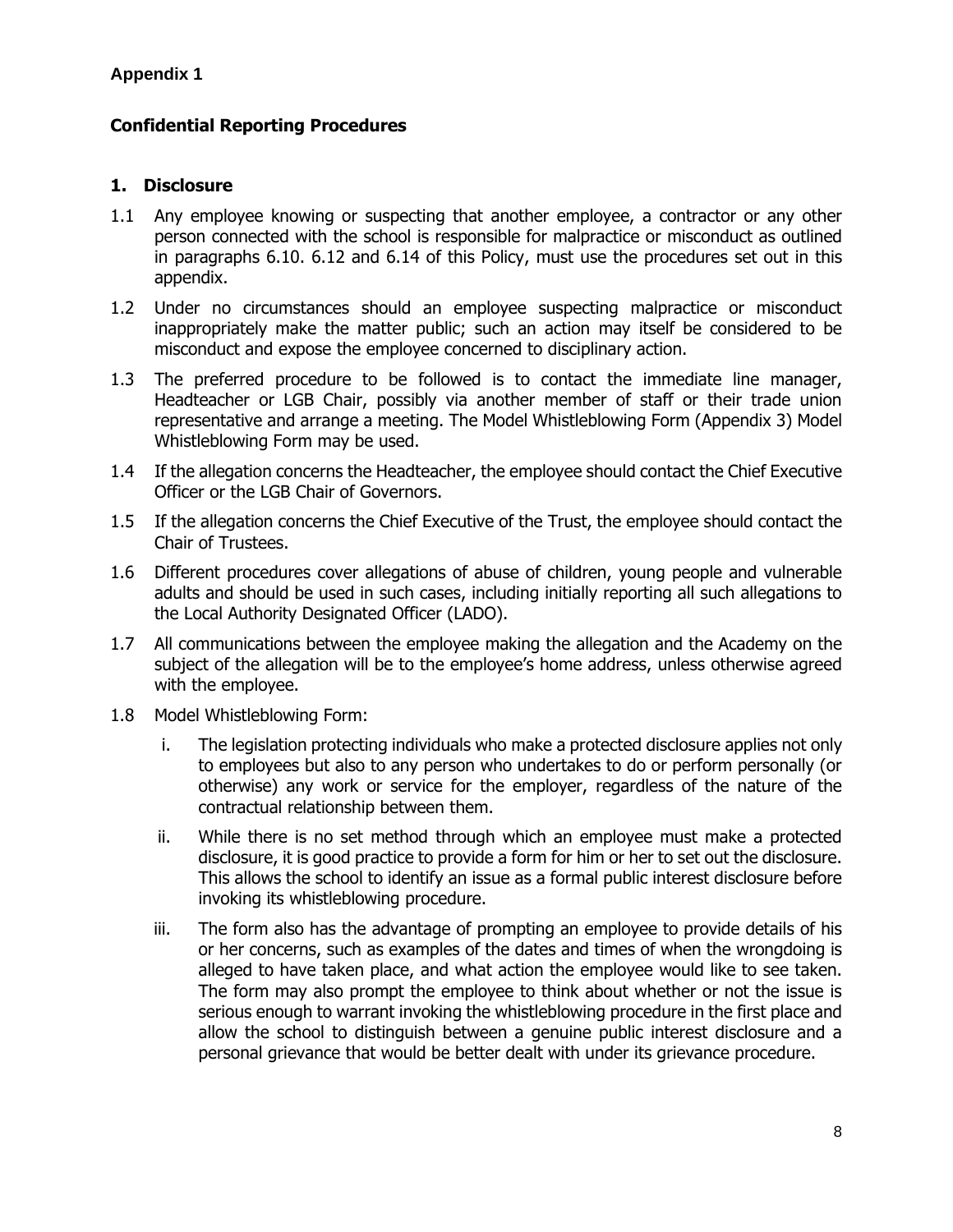iv. The form is also designed to allay any concerns that the employee may have that individuals implicated in the wrongdoing, (for example, his or her line manager) will be involved in the investigation.

# **2. Initial Interview**

- 2.1 The Headteacher (or LGB Chair of Governors where the allegation concerns the Headteacher) will arrange an interview with the employee making the allegation. The interview will be arranged at a time and place which will ensure confidentiality and may therefore be held away from the premises.
- 2.2 Where the employee making the allegation agrees, this interview will take place in the presence of a witness. The employee may be accompanied by a work colleague or their trade union representative.
- 2.3 The Headteacher/LGB Chair of Governors will take a full note of the allegation. The Headteacher/LGB Chair of Governors will provide the employee making the allegation a copy of the note within five clear working days of the interview. The Headteacher/LGB Chair of Governors will invite the employee making the allegation to clarify any matter or record a disagreement with the note. The Headteacher/LGB Chair of Governors will then ask the employee making the allegation to sign a copy of the note and return it.
- 2.4 Within five clear working days of the interview the Headteacher/LGB Chair of Governors of Governors, will write to the employee making the allegation:
	- i. acknowledging that the allegation has been received;
	- ii. providing the note of the initial interview;
	- iii. giving an estimate of how long it will take to provide a final response;
	- iv. outlining whether any initial enquiries have been made;
	- v. clarifying whether further investigations will take place, and, if not, why not;
	- vi. where an investigation is to be made, indicating how it will be dealt with and where possible who the investigating officer will be.

#### **3. Investigation**

- 3.1 Where there appears to be some substance in the disclosure, the Headteacher/LGB Chair of Governors will arrange an investigation into the allegation, except where:
	- i. the disclosure suggests criminal activity may be involved, in which case paragraph 4.1.i of this procedure will apply;
	- ii. the allegation concerns weak management rather than malpractice. In this case, with the agreement of the employee making the allegation, the LGB Chair of Governors will report the matter to the Headteacher or the Headteacher will deal with this directly and will inform the employee making the allegation that the matter will be handled through the normal line management structure. If the allegation concerns the Headteacher, the LGB Chair of Governors will undertake the investigation. If the allegation concerns the LGB Chair of Governors the Vice Chair should attempt to investigate in the first instance so an Academy response can be given to the matter. The Vice Chair should seek guidance from the Trusts HR Consultant.
- 3.2 The nature of the investigation will depend on the type of allegation i.e. police matter (with potential criminal allegations) or internal safeguarding/conduct matter. The LGB Chair of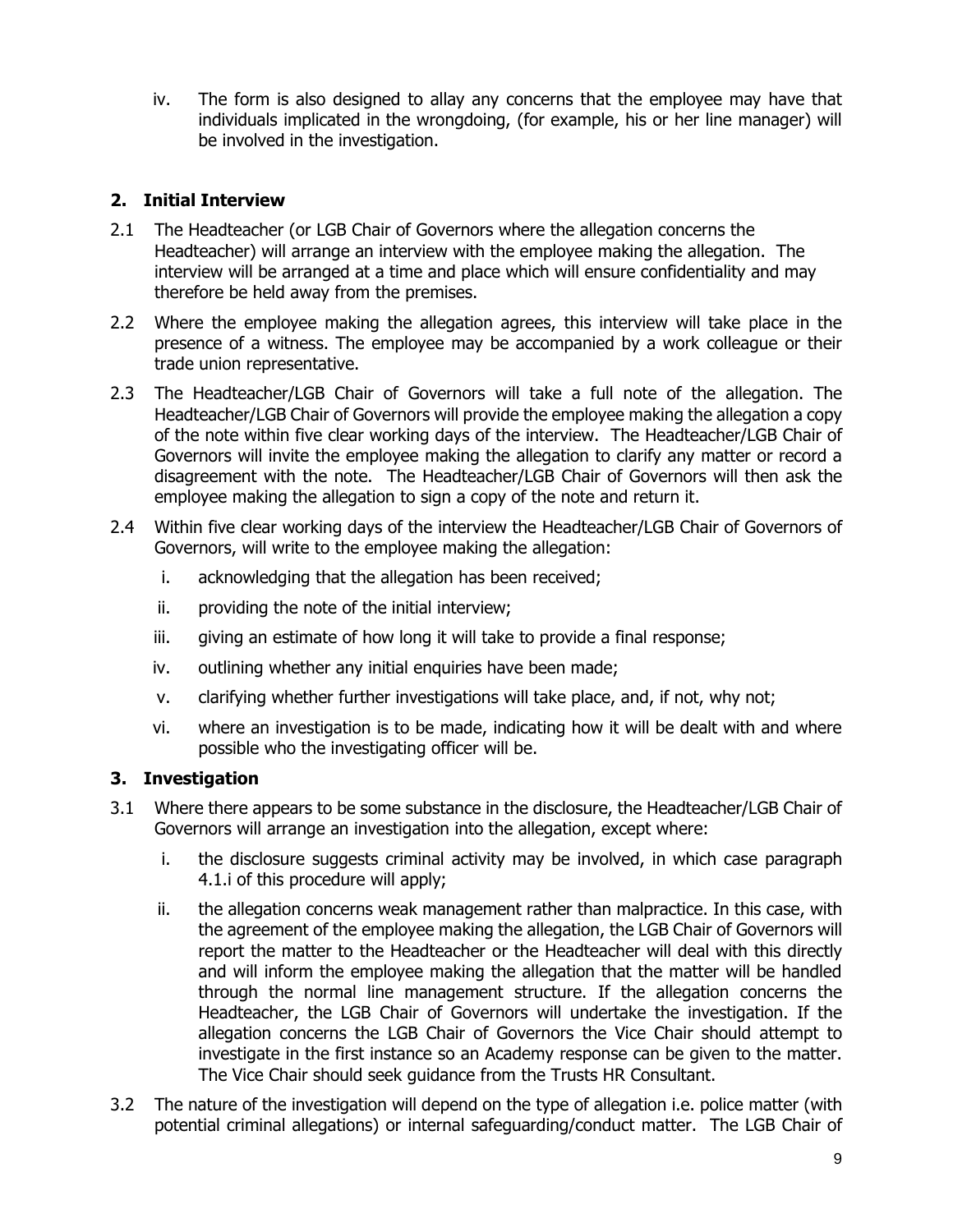Governors of Governors will be advised of the approach to match these circumstances as a consideration of the timings may be necessary. For example; if there were a police investigation this might need to be concluded before an internal investigation commences. Once the investigation is able to proceed the LGB Chair of Governors should seek guidance from Trusts HR Consultant.

- 3.3 The Headteacher/LGB Chair of Governors may, at his/her discretion ask the Trusts HR Consultant to conduct the investigation after speaking to the Chief Executive Officer.
- 3.4 In some cases the Headteacher/LGB Chair of Governors of Governors may consider it appropriate to suspend the employee, who may be the subject of allegations 'without prejudice' to allow the impunity of the evidence being investigated or there is a possible risk of harm to children posed by an accused person needs, which needs to be effectively evaluated and managed in respect of the child(ren) involved in the allegations. **Suspension must not be an automatic response when an allegation is reported.** If the Academy is concerned about the welfare of other children in the community or the teacher's family, those concerns should be reported to the LADO or police but suspension is highly unlikely to be justified on the basis of such concerns alone.

Suspension should only be considered in a case where there is cause to suspect a child or other children at the Academy is or are at risk of significant harm, or the allegation warrants investigation by the police, or is so serious that it might be grounds for dismissal. However, a person should not be suspended automatically, or without careful thought being given to the particular circumstances of the case. Academies must consider carefully whether the circumstances of the case warrant a person being suspended from contact with children at the Academy until the allegation is resolved, and should seek advice from the Trusts HR Consultant.

#### **4. Action**

- 4.1 Where the investigation shows there is a prima facie case for taking some action, the following will apply:
	- i. if the Headteacher/LGB Chair of Governors of Governors suspects that a criminal offence has taken place, he/she will inform the police, having taken advice as necessary. In this case, any internal investigation will be postponed until the police investigation and any criminal proceedings which may arise, have been completed;
	- ii. otherwise the action to be taken at the end of the investigation will be covered by other policies and procedures, (for example the Disciplinary Policy) and will not be dealt with here.

#### **5. Response**

5.1 The length of time over which the investigation will be carried out will vary, but should be as short as is consistent with a thorough approach. If the investigation is prolonged, the Headteacher/LGB Chair of Governors will report to the employee making the allegation at regular intervals. All allegations must be investigated as a priority so as to avoid any delay. Target timescales are shown below for different actions in the summary description of the process. The time taken to investigate and resolve individual cases depends on a variety of factors including the nature, seriousness and complexity of the allegation, but these targets should be achieved in all but truly exceptional cases. It is expected that 80 per cent of cases should be resolved within one month, 90 per cent within three months, and all but the most exceptional cases should be completed within 12 months.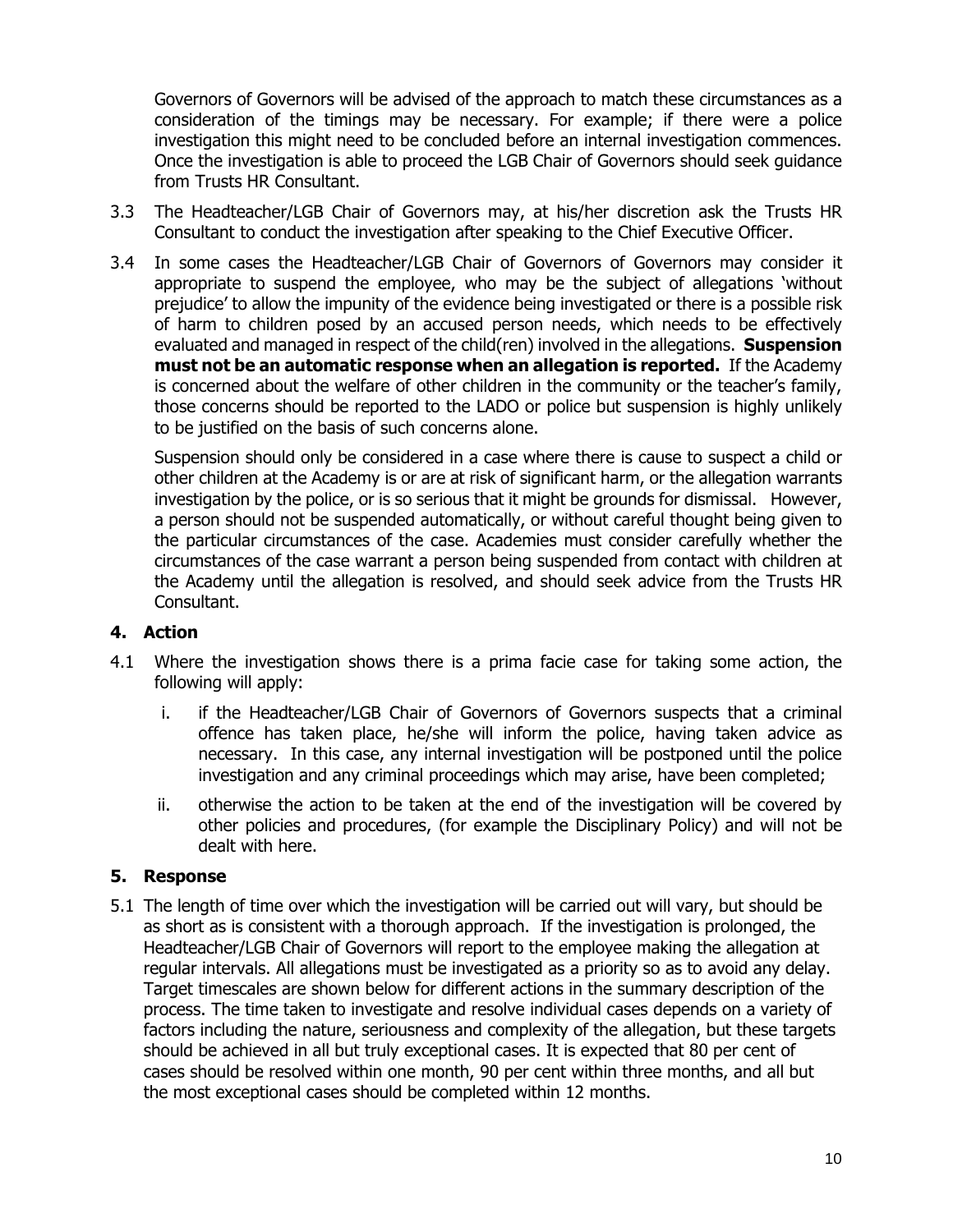For those cases where it is immediately clear that the allegation is unfounded or malicious then it is expected that they should be resolved within one week. Otherwise it may need a full investigation to determine this. Where the initial consideration decides that the allegation does not involve a possible criminal offence it will be for the Local Governing Body to deal with it, although if there are concerns about child protection, the Chair/Headteacher should discuss with the LADO. In such cases, if the nature of the allegation does not require formal disciplinary action, the head teacher should institute appropriate action within 3 working days.

5.2 At the end of the investigation, the Headteacher/LGB Chair of Governors will, as far as is possible and with due regard to third party rights, inform the employee making the allegation of the outcome. If the decision is that no action be taken, either because the allegation has not been made out or it concerns weak practice, (see paragraph 3.1ii of the procedure), the reasons for this decision will be made known to the employee making the allegation.

#### **6. Appeal**

- 6.1 Any appeals against the decisions of the Local Governing Bodies will be made to the Trust Board who will form a panel to hear an appeal. Whilst advocated as good practice there is no statutory requirement to hold an appeal.
- 6.2 Depending on the nature of the matter raised, if the employee reasonably believes that the appropriate action has not been taken following 6.1, he/she may consider reporting the matter to the proper authority. The legislation sets out a number of bodies to which qualifying disclosures may be made. These include:
	- i. HM Revenue & Customs;
	- ii. the Financial Services Authority;
	- iii. the Office of Fair Trading;
	- iv. the Health and Safety Executive;
	- v. the Environment Agency;
	- vi. the Office for Standards in Education, Children's Services and Skills, click https://contact.ofsted.gov.uk/onlinecomplaints
	- vii. the Director of Public Prosecutions; and
	- viii. the Police/Serious Fraud Office.

#### **7. Safeguards**

#### 7.1 **Harassment or Victimisation**

i. The Trust recognises that the decision to report a concern can be a difficult one to make not least because of fear of reprisal from those responsible for the malpractice. The school will not tolerate harassment or victimisation in any form and will take action and put in place support measures to protect employees who raise a concern. Disciplinary procedures are already in place to address any potential attempts at harassment or victimisation.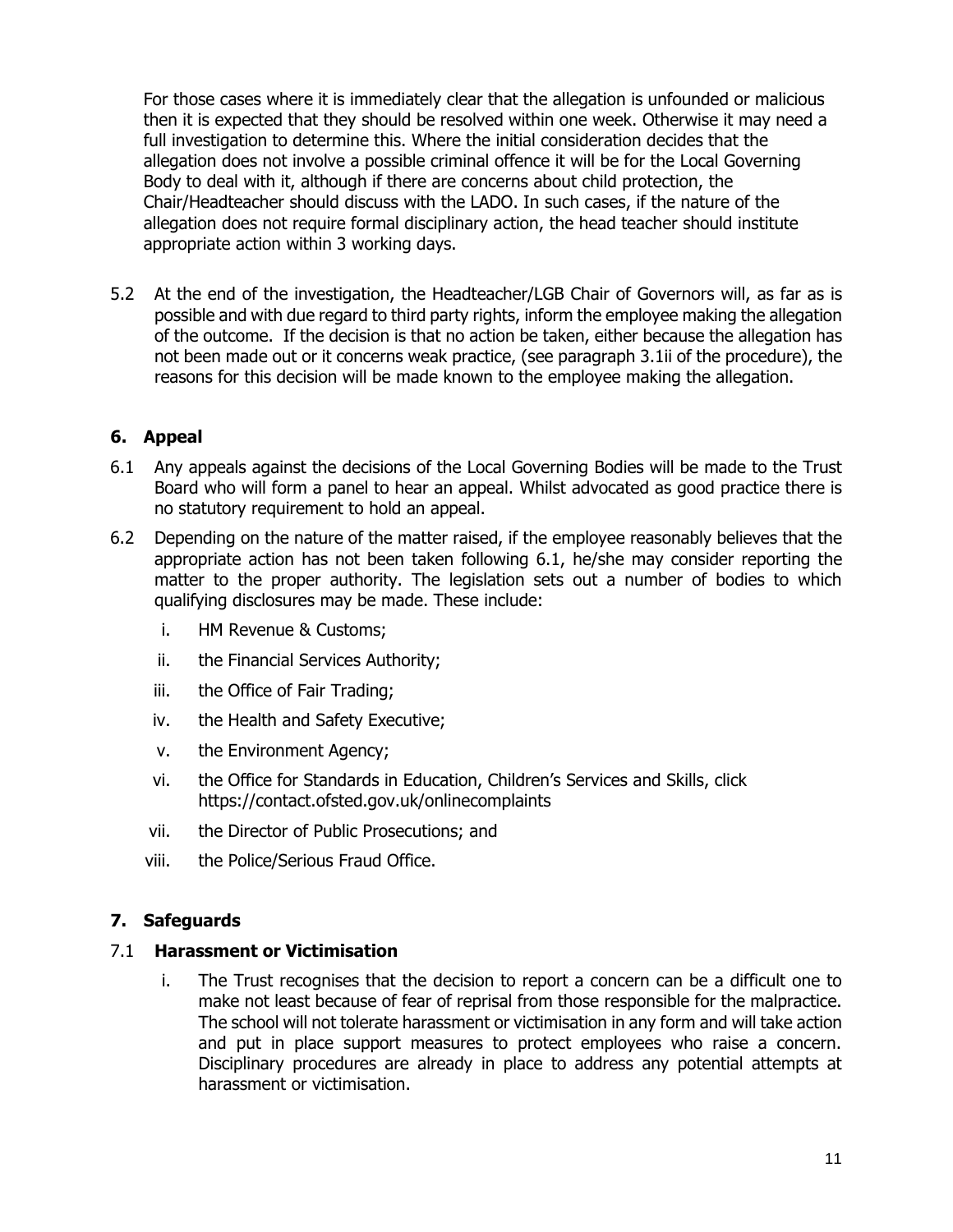- ii. It is accepted by the Trust that employees may feel concerned that by raising areas of concern, their future careers may be detrimentally affected. This will not be the case and those raising concerns in the public interest can be assured that those concerns will be treated with the utmost respect and will play no part in future decisions related to an employee's progress or promotion.
- iii. If an employee who raises a concern is already the subject of disciplinary, redundancy or similar procedures, confidential reporting will not halt these procedures but every effort will be made on the part of the investigating officer to ensure that the issues are not inter-related or connected in any way.

#### 7.2 **Confidentiality**

All efforts will be made to protect an employee's identity when they raise a concern and do not want their name to be disclosed; however, it must be appreciated that the investigation process may reveal the source of the information and a written statement by the employee may be required as part of the evidence, especially if the next step is a police investigation and prosecution.

#### 7.3 **Anonymous Allegations**

- i. The Trust accepts that employees will raise genuine concerns that are based on factual evidence or direct observation. With this in mind, employees are encouraged to put their names to any allegation. Concerns expressed anonymously are much less powerful and far more difficult to investigate and prove, however, they will be considered at the Trusts' discretion.
- ii. In deciding whether to investigate an anonymous allegation, it will be necessary to consider the seriousness of the allegation, its validity and whether evidence can be obtained in order to proceed with an investigation. In making this consideration the factors to be taken into account would include:
	- the seriousness of the issues raised;
	- the credibility of the concern; and
	- the likelihood of confirming the allegation from other sources in the face of a denial from the accused person(s).

#### 7.4 **Untrue Allegations**

- i. If employees make an allegation without personal gain, which is based on evidence, observation or a series of unexplainable instances, but it is not confirmed by the investigation, no action will be taken against that employee who will be fully supported after the event. If, however, employees make malicious or vexatious allegations, disciplinary action may be taken.
- ii. Equally, if malicious allegations are made against the employee, the Trust will ensure that the employee is fully supported and that appropriate disciplinary action is taken against the person making the malicious allegations.

#### 7.5 **Further Information for Employees**

There may be circumstances when employees wish to seek independent advice before raising a concern internally. The charity Public Concern at Work (PCaW) provides free confidential advice to workers who have concerns about wrongdoing in the workplace and can be found at [www.pcaw.co.uk](http://www.pcaw.co.uk/) / [whistle@pcaw.co.uk.](mailto:whistle@pcaw.co.uk)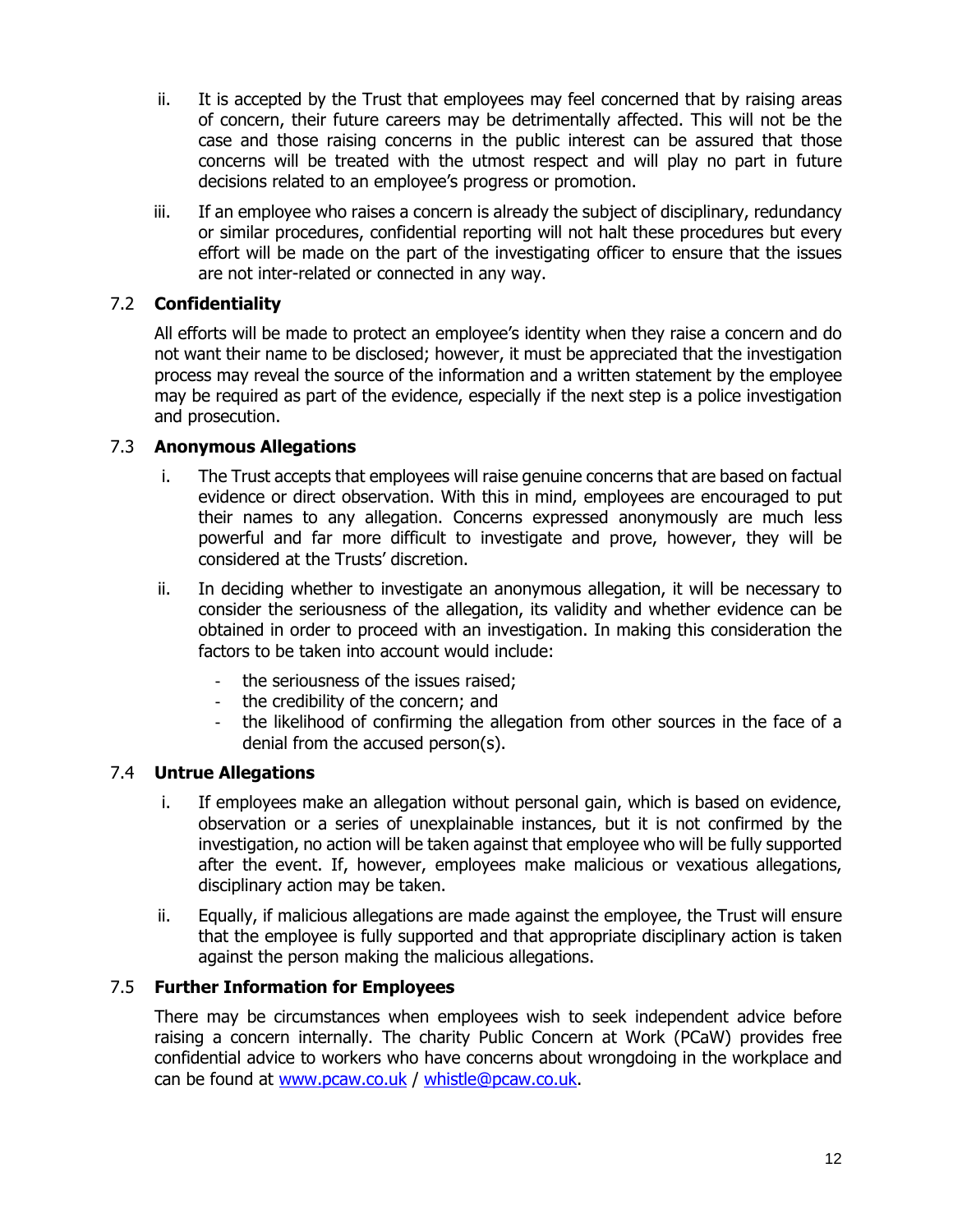# **Confidential Reporting Procedure - Internal Procedures Flowchart**

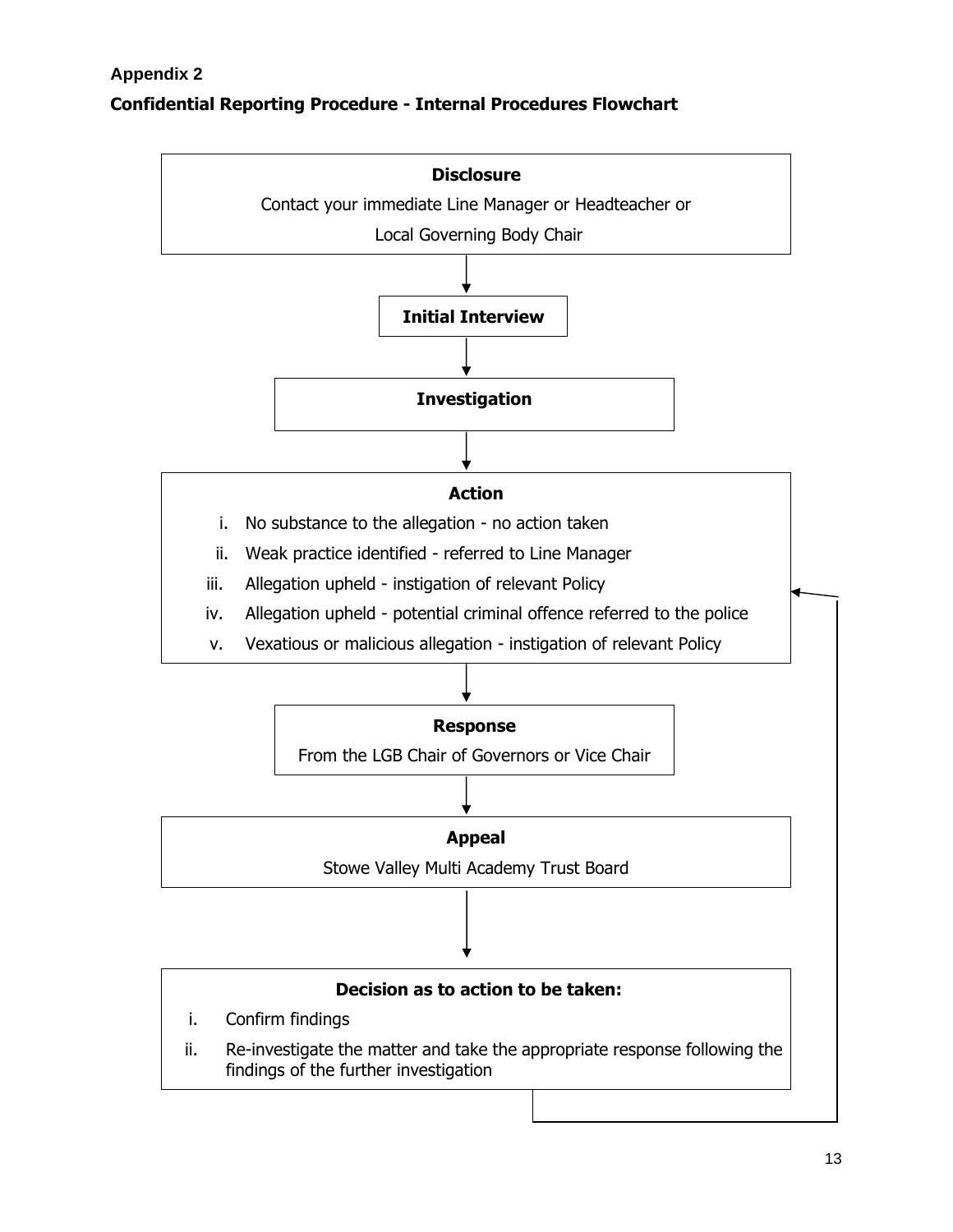# **Making a Public Interest Disclosure (Whistleblowing)**

#### **Guidance**

This form is intended for use by any individual working in an Academy within the Trust (including contractors, agency workers and volunteers) who wishes to raise an issue about wrongdoing.

This form should be used to report wrongdoing within the Academy, (for example, financial irregularities or health and safety concerns), rather than to raise a personal grievance (for example, if you would like to make an allegation of bullying or harassment, or are complaining that your contract of employment has been breached).

If you are unsure about whether your concerns are best dealt with under the Whistleblowing Policy or Grievance Procedure, please read the Whistleblowing Policy, which provides examples of the issues that should be reported using this form. If, having read the Whistleblowing Policy, you remain unsure about which procedure to use, please consult the LGB Chair of Governors for further advice.

Once you have submitted this form, the whistleblowing procedure will be invoked. This will result in an investigation, which could involve anyone, (for example, your line manager) you may have implicated below.

In certain circumstances, you can request that your concerns be kept anonymous. Where possible, the organisation will respect a request for anonymity, but cannot guarantee that it will be able to do so.

This form should be completed and delivered to the Headteacher/LGB Chair of Governors in an envelope marked "confidential" or sent as an email attachment with "confidential" in the subject line.

#### **Formal Public Interest Disclosure (Whistleblowing)**

| <b>Employee's name:</b>                                              |          |
|----------------------------------------------------------------------|----------|
| <b>Employee's job title:</b>                                         |          |
| <b>Employee's school and department:</b>                             |          |
| Date:                                                                |          |
| Does your public interest disclosure<br>relate to your line manager? | Yes / No |
| <b>Summary of disclosure:</b>                                        |          |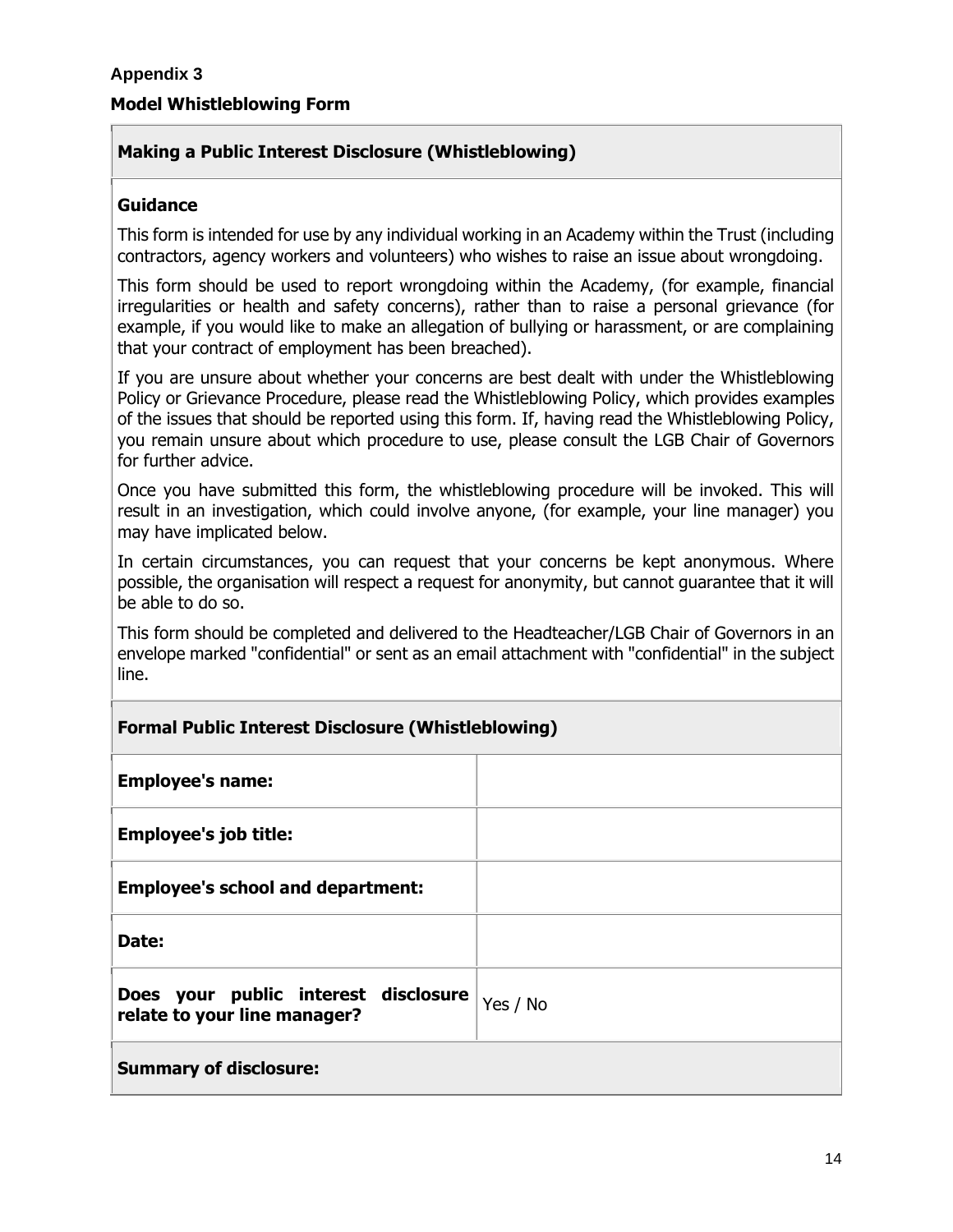Please set out the details of the issue that you wish to raise, providing examples where possible, particularly dates, times, locations and the identities of those involved. You may attach additional sheets if required.

#### **Individuals involved:**

Please provide the names and contact details of any people involved in your concerns, including witnesses.

#### **Outcome requested:**

Please set out how you would like to see the issue dealt with, and why and how you believe that this will resolve the issue.

#### **Declaration:**

I confirm that the above statements are true to the best of my knowledge, information and belief. I understand that, if I knowingly make false allegations, this may result in the organisation taking disciplinary action against me.

| Form completed by:              |  |
|---------------------------------|--|
| Signature:                      |  |
| For completion by the school:   |  |
| Date form received:             |  |
| Name of recipient and job role: |  |
| Signature:                      |  |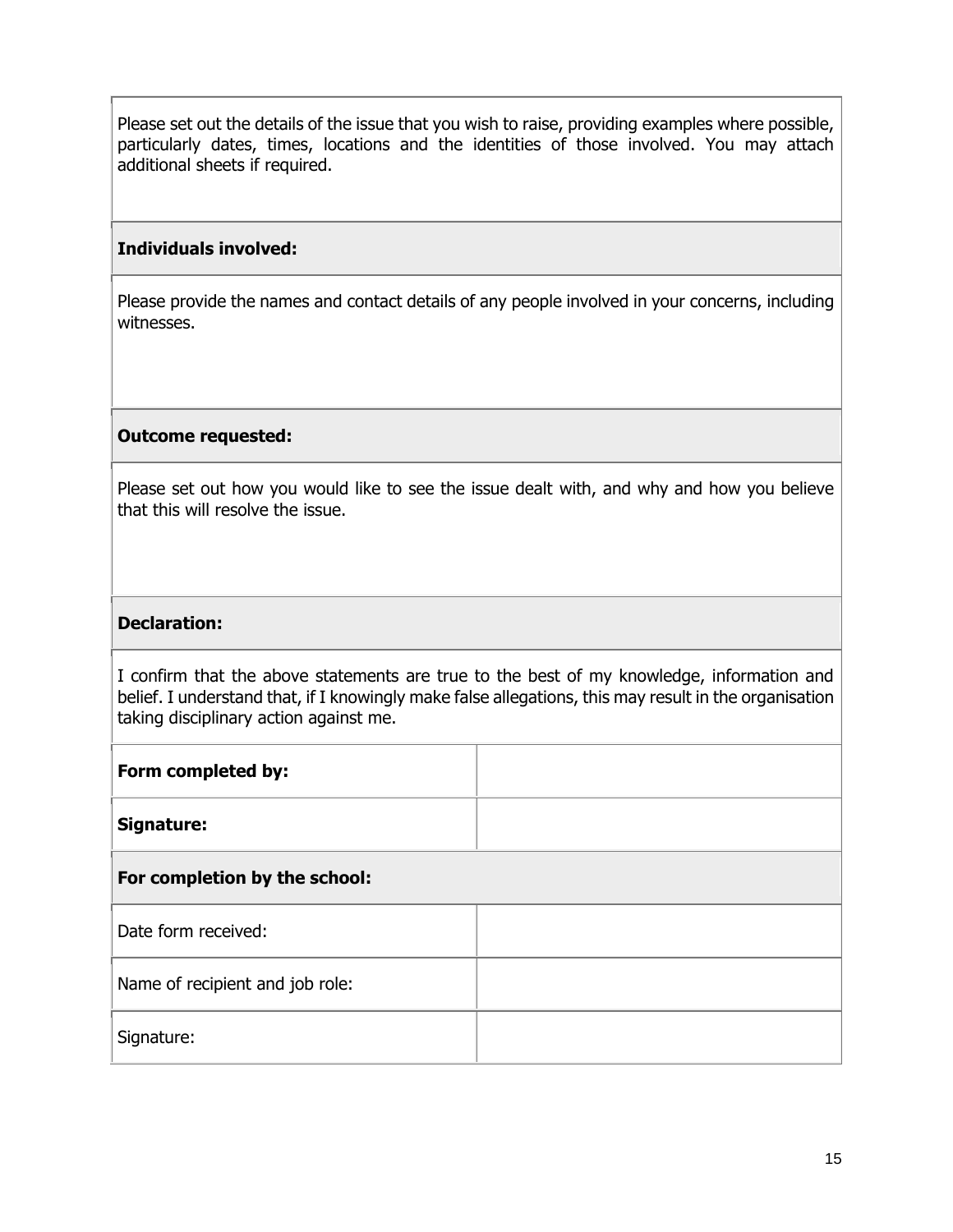#### **Appendix 4**

#### **Anti-Bribery Statement**

#### **1. Introduction**

- 1.1 The Bribery Act 2010 introduced a new, clearer regime for tackling bribery. This anti-bribery statement sets out the policy for dealing with bribery or suspected bribery, namely the prohibition of any form of theft, fraud, bribery or corrupt practices, whether covered directly by the Bribery Act 2010 or not.
- 1.2 The Trust is committed to maintaining an honest, open and constructive culture so as to best fulfil its objectives. It is therefore committed to the elimination of theft, fraud, bribery and corruption, to the rigorous investigation of any such allegations and to taking appropriate action against wrong doers, including possible criminal prosecution.
- 1.3 The overall aims of this statement are to:
	- i. assist in promoting a climate of openness and a culture and environment where staff feel able to raise concerns sensibly and responsibly;
	- ii. set out the schools' responsibilities in terms of the deterrence, prevention, detection and investigation of bribery and corruption;
	- iii. ensure the appropriate sanctions are considered following an investigation, which may include any or all of the following:
		- criminal prosecution;
		- civil prosecution;
		- internal/external disciplinary action (including professional/regulatory bodies).
- 1.4 All employees should be aware that theft, fraud, bribery and corruption will normally be regarded as a serious disciplinary offence which will be addressed in accordance with the Disciplinary Policy and associated procedures.

#### **2. Definitions**

- 2.1 'Bribery' means the taking of an inducement for an action which is illegal, unethical or a breach of trust. Inducements can take the form of gifts, loans, fees, rewards or other advantages. A bribe might be taken in order to gain any commercial, contractual or regulatory advantage for the school in a way which is unethical or for personal advantage, pecuniary, or otherwise, for the individual or anyone connected with the individual.
- 2.2 'Corruption' means the offering or acceptance of inducements, gifts, favours, payment or benefit-in-kind which may influence the action of any person. Corruption does not always result in a loss. A corrupt person may not benefit directly from their deeds; however, they may be unreasonably using their position to give some advantage to another. It is a common law offence of corruption to bribe the holder of a public office and it is similarly an offence for the office holder to accept a bribe.

#### **3. Rationale**

- 3.1 Bribery is a criminal offence for both individuals and commercial organisations and can be punished with imprisonment of up to 10 years or unlimited fines.
- 3.2 The Trust will not commit an offence of failing to prevent bribery, if it can show that it had 'adequate procedures' in place to prevent bribery.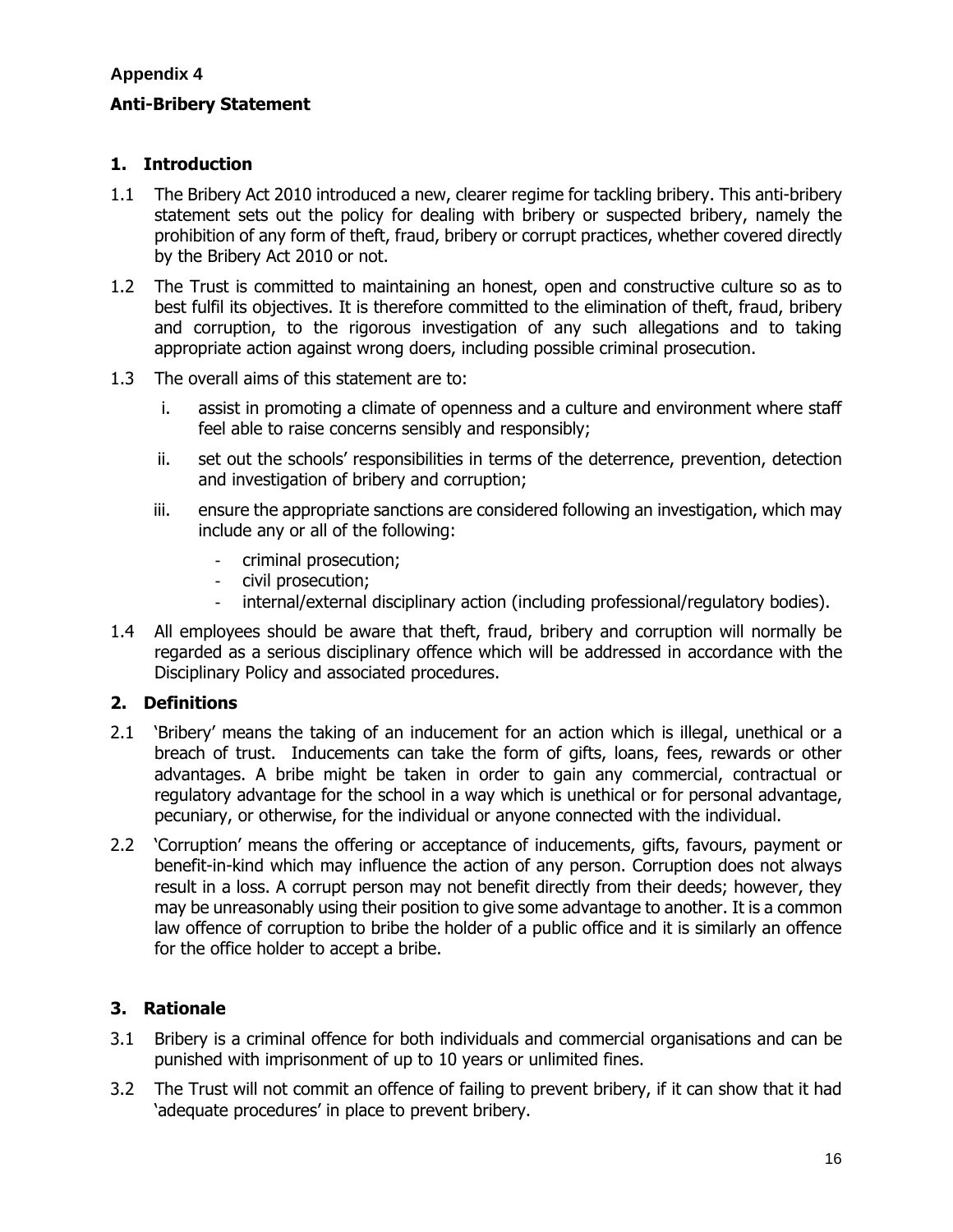#### **4. Scope**

- 4.1 This statement applies to all employees regardless of position held, as well as those acting on behalf of the employer, including Governors, other volunteers, temporary workers, consultants, contractors, and/or any other parties who have a business relationship with the Trust. It will be brought to the attention of all employees and Governors and will form part of the induction process for new staff.
- 4.2 The Trust has procedures in place that reduce the likelihood of theft, fraud, bribery or corruption occurring. These include Standing Orders, Financial Regulations, documented policies and procedures, including whistleblowing and a system of internal control (including Internal and External Audit) and risk assessment.

# **5. Core Principles**

- 5.1. The Trust operates a zero tolerance attitude in respect of theft, fraud, bribery and corruption.
- 5.2 All staff have a personal responsibility to protect the Trust from theft, fraud, bribery or corruption, are responsible for maintaining the highest standards of business conduct and are expected to behave honestly and with integrity.
- 5.3 In the event that a member of staff becomes suspicious that theft, fraud, bribery or corruption is being committed, they are fully authorised to take immediate action to prevent further or to secure evidence. Any such action should be reported to senior management. Where such action or reporting is not possible the Whistleblowing Policy should be used to report the matter.
- 5.4 If it subsequently becomes clear that those suspicions and actions were ill founded, then the Trust will not discipline the member of staff concerned, unless it is considered that the action was motivated by personal animosity.
- 5.5 Individuals must not communicate directly with any member of the press, media or any other third party about a suspected act of theft, fraud, bribery or corruption, but should address any such concerns in accordance with the Whistleblowing Policy.
- 5.6 All gifts, payments or any other contribution received, whether in cash or in kind, shall be documented, regularly reviewed, and properly accounted for.
- 5.7 The Trust will procure goods and services ethically and transparently with the quality, price and value for money determining the successful supplier/contractor, not by receiving (or offering) improper inducements.
- 5.8 The Trust prohibits employees and associated persons from offering, giving, soliciting or accepting any bribe in any way, or to give, or be perceived to have given, a financial or other advantage to any person, (whether a UK or foreign public official, political candidate, party official, private individual, private or public sector employee or any other person) in order to induce that person to perform his/her functions or activities improperly.
- 5.9 The Trust may, in certain circumstances, be held responsible for acts of bribery committed by intermediaries acting on its behalf such as subsidiaries, clients, business partners, contractors, suppliers, agents, advisors, consultants or other third parties. The use of intermediaries for the purpose of committing acts of bribery is therefore prohibited.